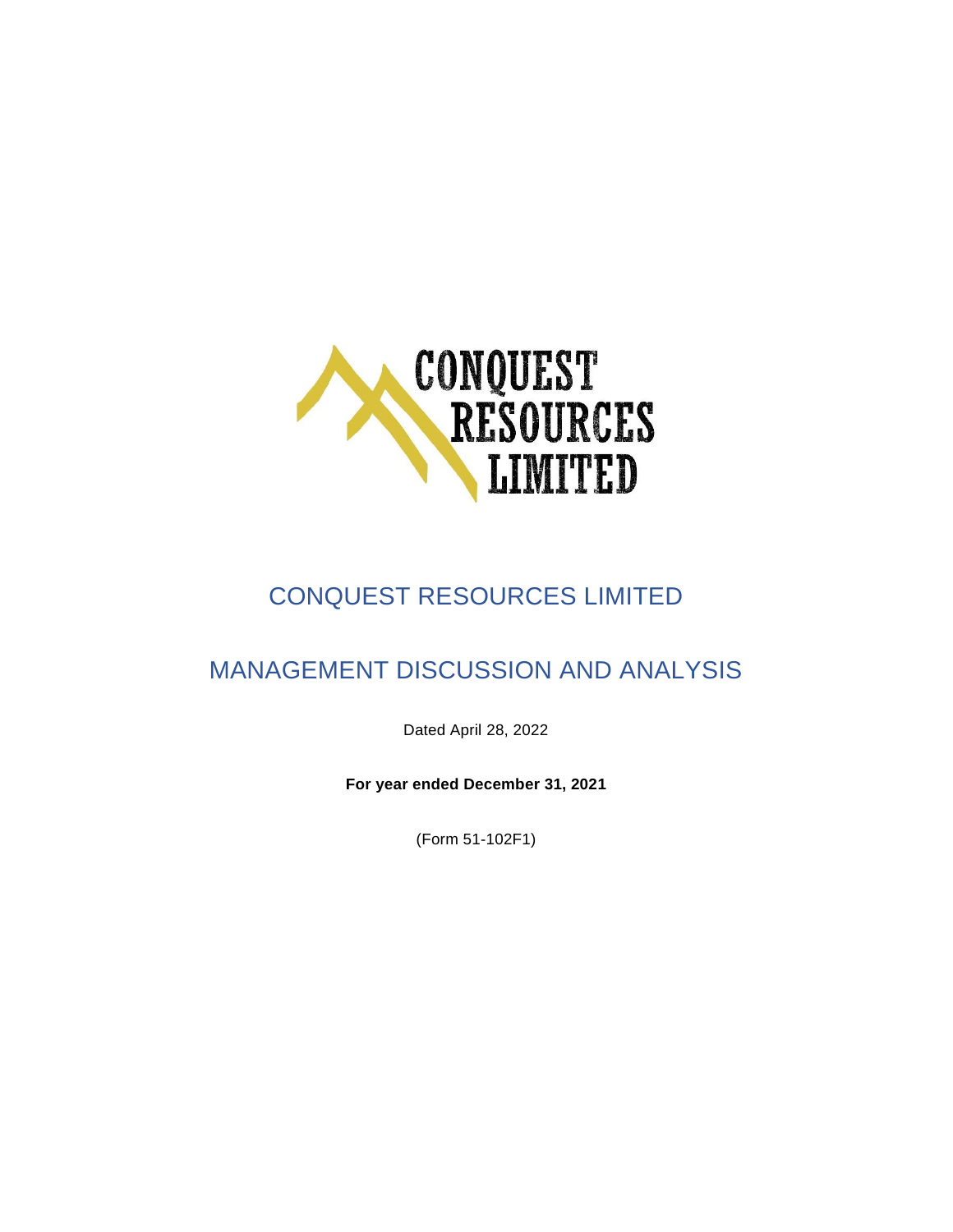

This Management's Discussion and Analysis (MD&A) reviews the activities of Conquest Resources Limited ("Conquest" or the "Company") and compares the financial results for the year ended December 31, 2021 with those of the year ended December 31, 2020.

For a more complete understanding of the Company's financial condition and results of operations, this MD&A should be read together with the audited consolidated financial statements and the accompanying notes for the year ended December 31, 2021, a copy of which is filed on the SEDAR website.

The Company prepares its financial statements in accordance with International Financial Reporting Standards ("IFRS"), and these statements are filed with the relevant regulatory authorities in Canada.

All monetary amounts are in Canadian dollars unless otherwise stated.

## **COMPANY OVERVIEW**

Conquest Resources Limited is a mineral exploration company that is exploring for gold, copper, and other base metals on mineral properties in Ontario.

The Company's registered office is located at 55 University Ave, Suite 1805, Toronto, Ontario, M5J 2H7. Conquest is a reporting issuer in Ontario, British Columbia, and Alberta. It's common shares trade on the TSX Venture Exchange ("TSX-V") under the symbol CQR.

Conquest holds a 100% interest in the Belfast-TeckMag Project, located in the Temagami Mining Camp at Emerald Lake, Ontario, which is believed to have exceptional exploration upside for magmatic sulphide deposits (Cu-Ni-PGE), VMS, IOCG, Iron formation hosted Au and Paleo-placer Au. The Belfast-TeckMag Project is the Company's flagship property, evolved from the Golden Rose Project, which was initially acquired in December 2017, and significantly augmented through the acquisition in 2020 of Canadian Continental Exploration Corp. ("CCEC") and subsequent additional claim staking and purchases in its adjacent Belfast Copper Project and TeckMag Property. Conquest now controls over 300 square kilometres of underexplored territory in the Temagami Mining Camp, including the past producing Golden Rose Mine at Emerald Lake.

Conquest also holds a 100% interest in the Alexander Gold Property located immediately east of the Red Lake and Campbell mines in the heart of the Red Lake Gold Camp along the important "Mine Trend" regional structure. Conquest's property is almost entirely surrounded by Evolution Mining land holdings.

In addition, Conquest owns a 100% interest in the Smith Lake Gold Property, which consists of six patented claims and 181 staked mining claims to the north, west and south of the former Renabie Gold Mine in Rennie Township located in northern Ontario. The Renabie Gold Mine was operated by Corona and Barrick and had produced over 1,000,000 ounces of gold between 1947 and 1991 (Northern Miner March 4, 1991).

## **Q4 & RECENT HIGHLIGHTS**

- ➢ The Company completed its Phase 1 drill program on the Belfast-TeckMag Project, designed to evaluate approximately 30 airborne VTEM-Max, Airborne Magnetotelluric (AMT), and gravity anomalies. The drill program was focused on testing those geophysical anomalies that are characteristic of magmatic Cu-Ni-PGE's, VMS, and IOCG mineralization.
- $\geq$  25 drill holes, totaling 9.260 metres were drilled over the course of 8 months from June 2021 to January 2022. Assay results have been received for all holes except for the last drill hole (BC21-26) still pendiing results.
- ➢ Conquest issued an initial 200,000 shares in November 2021, to the vendor of the LNB Property pursuant to an agreement to purchase a property that is considered to be prospective for uranium mineralization associated with veins and faults at or near the Archean-Proterozoic unconformity, Ni-Cu-PGE mineralization associated with Proterozoic rift mafic intrusive rocks located at the unconformity south of Black Sturgeon Lake in the Lake Nipigon Basin (the "LNB" Property).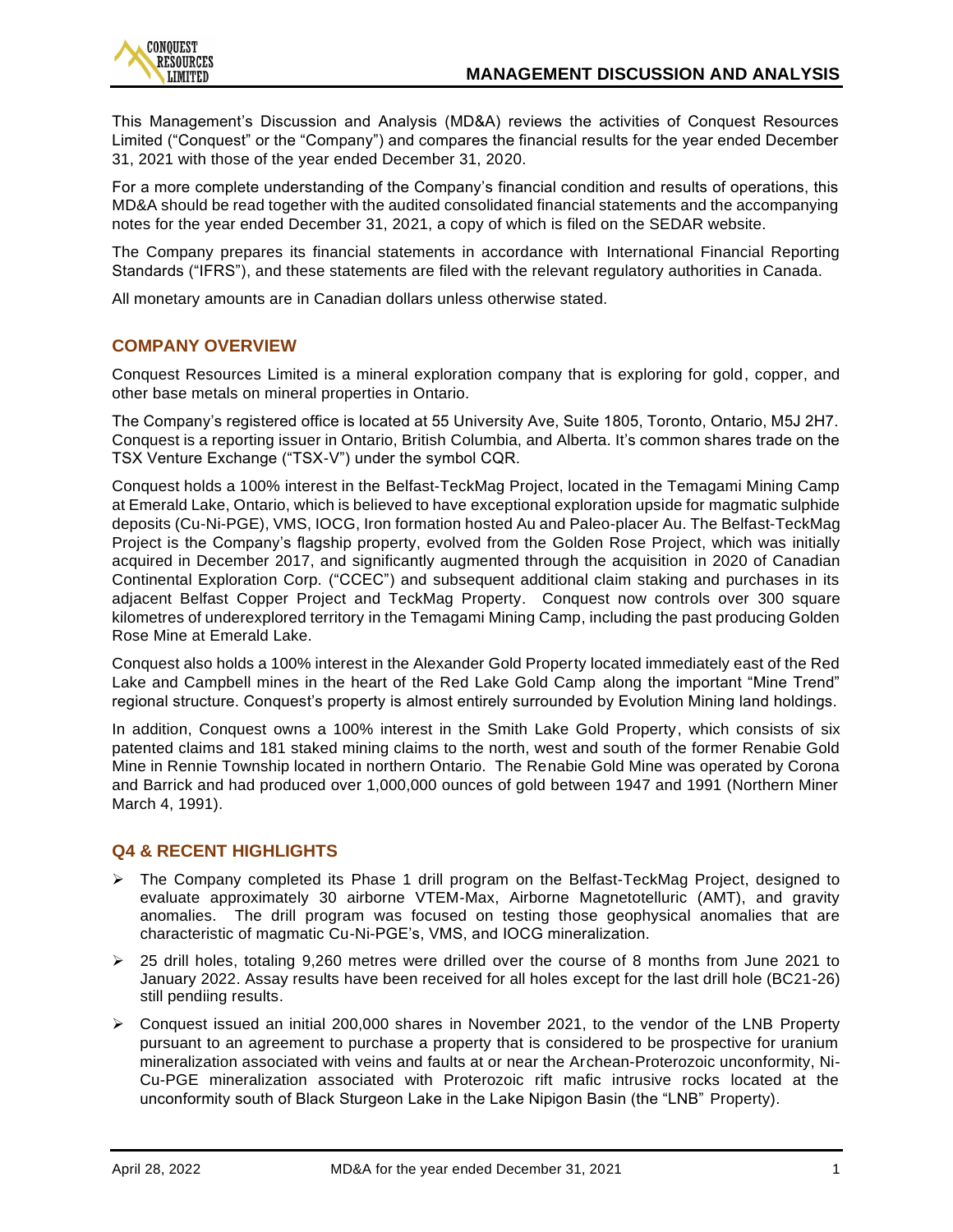

 $\triangleright$  On April 7, 2022, Conquest received a letter from the Minister of Northern Development, Mines, Natural Resources and Forestry announcing that the Company has been accepted to participate in the Ontario Junior Exploration Program (OJEP) for a maximum contribution of \$200,000 towards the cost of the Belfast-Teckmag Project. This funding is conditional upon execution of a funding agreement and adherence to its terms and conditions.

## **COVID-19**

The Company's operations have not been materially affected by the COVID-19 pandemic. The Company has followed the instructions and advice of Provincial and Federal health professionals and government officials, as well as industry-wide best practice guidelines to help limit the spread of COVID-19, which was declared a pandemic by the World Health Organization on March 11, 2020.

The Province of Ontario began the process of gradually easing COVID-19 related restrictions effective January 31, 2022, with most of the restrictions lifted in March 2022. The Company continues to monitor the impact the COVID-19 pandemic may have on its operations, including the impact on schedules and timelines for planned exploration programs and the length of travel and quarantine restrictions remained in place in certain areas of Canada and overseas.

## **BELFAST-TECKMAG PROJECT**

The Belfast-TeckMag Project is a hybrid of the Company's five properties in the Temagami Mining Camp, located northeast of Sudbury in Northern Ontario, namely the Belfast Copper, TeckMag, Golden Rose, DGC, and JPC Properties. An aggregate of 1381 mining claim cells and 5 mining leases totaling approximately 31,800 ha comprise the Belfast-TeckMag Project. The Belfast-TeckMag Project is situated in an area covering 12 Ontario townships including Afton, Armagh, Belfast, Clement, Clary, Delhi, Le Roche, Joan, MacBeth, Phyllis, Scholes, and Sheppard Townships.

#### **Golden Rose Property**

The Company holds 4 mining leases and 782 mining claim cells, collectively known as the Golden Rose Property situated in Afton and Scholes Townships at Emerald Lake approximately 65 kilometres northeast of Sudbury, Ontario. A portion of the Golden Rose Property is subject to a 1.5% Net Smelter Return ("NSR") in favor of Osisko Gold Royalties Ltd., and the leased mining claims are subject to a 2% NSR in favor of EnerMark Inc.

Between 1915 and 1988, mining operations at the Golden Rose Gold Mine produced approximately 52,000 oz of gold from structurally controlled, high-grade quartz-pyrite veins, hosted almost exclusively within the banded iron formations. Surface drilling between 1984 and 2011 identified significant gold mineralization down-dip and down-plunge of the historical underground workings

The Golden Rose mine (currently flooded) consists of more than six kilometres of underground workings, as well as a 3 compartment, 228-metre-deep shaft, and a modern decline ramp from surface to the 6th level of the mine.

Conquest has entered into a Memorandum of Understanding with the Temagami First Nation and Teme Augama Anishnabai regarding the Company's exploration activities on the Belfast-TeckMag Project which is situated within the traditional lands and waterways occupied and used by the Temagami First Nation/Teme Augama Anishnabai.

Through the acquisition of CCEC in October 2020, the Company acquired the TeckMag Property comprised of an extensive package of mining claims which surrounds the Golden Rose Property. The property is underexplored and considered to be highly prospective for precious and base metals.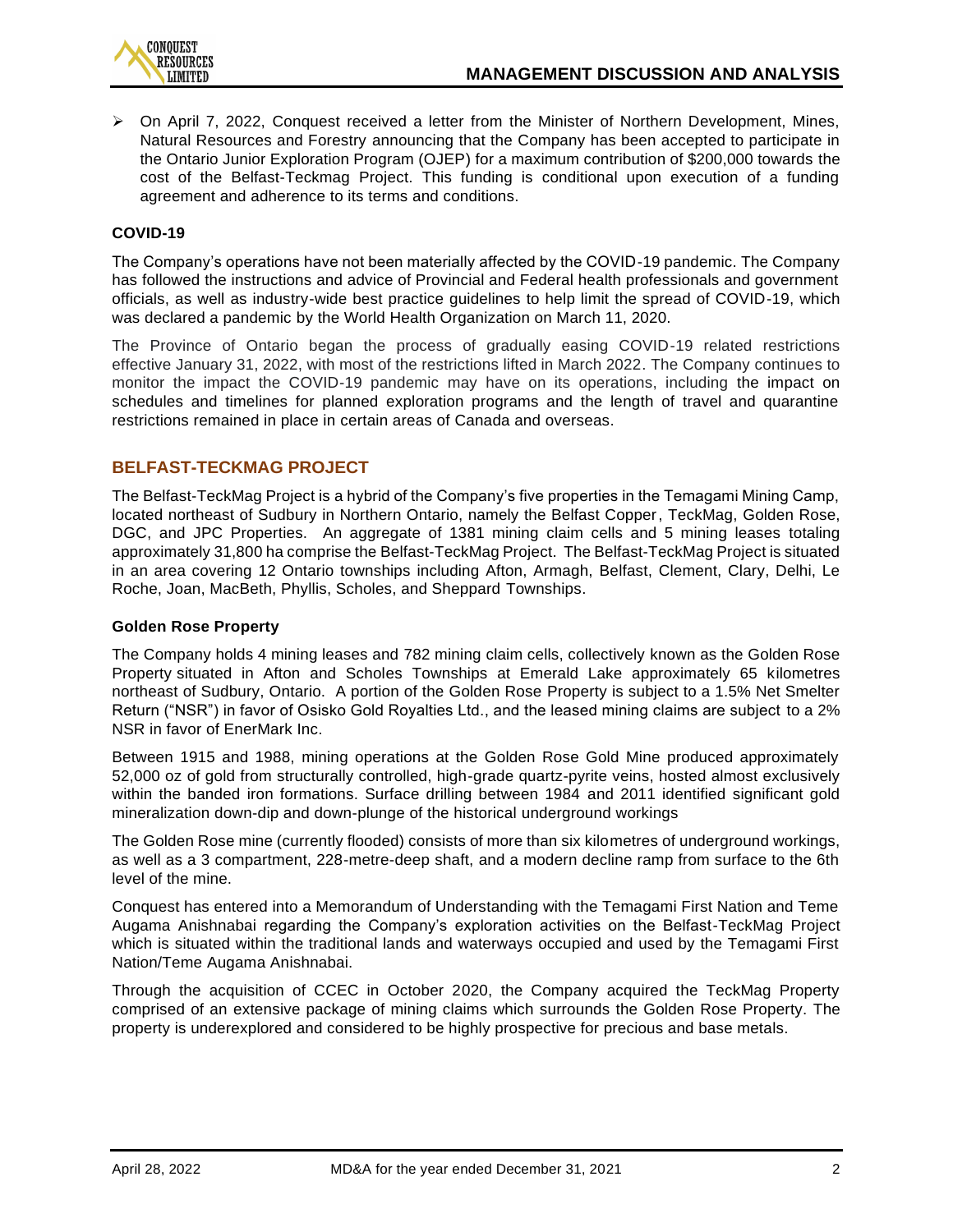

## **Belfast Copper Property**

During the last quarter of 2020, Conquest doubled its land holdings in the Temagami Mining Camp through the staking and acquisition of 593 mining claim cells, encompassing approximately 130 square kilometres, centered on Belfast Township, adjacent to the Company's recently consolidated land packages following the completion of the acquisition of CCEC.

Belfast Township is located on the edge of the Temagami Magnetic Anomaly which is thought to be related to a massive hydrothermal alteration event and crustal disruption in the region. Regional geophysical surveys show large areas of magnetic and gravity signatures consistent with a major NW-SE trending structural corridor.

On November 2, 2020, the Board of Directors awarded an incentive bonus to the initiators of the Belfast Project in the form of the grant of a total NSR of 1.5 % on the Belfast Project to certain management of the Company.

The new project, combined with the TeckMag and Golden Rose properties, currently referred to as the Belfast-TeckMag Project, is a culmination of many years of data gathering, geological interpretation, and field work performed by the exploration team, who have identified several potential target areas for various styles of potentially economic mineralization, including magmatic Ni-Cu-PGE, IOCG, VMS, Iron hosted Au, and Paleo-placer Au.

## **DGC Property**

In March 2021, the Company entered into a Purchase and Sale Agreement with Teck Resources Limited ("Teck") whereby Conquest acquired a 100% interest in the DGC Ni-Cu-PGE Property located in Afton Township, Ontario. Conquest issued 1,800,000 shares to Teck in consideration for the acquisition, subject to a 2% NSR retained by Teck. At the closing of the transaction, Teck has surrendered to Conquest for cancellation 1,100,000 special warrants of CCEC issued to Teck pursuant to the DGC Option/JV Agreement dated October 7, 2013 between Teck and CCEC.

The DGC Property is located in the central portion of Conquest's Belfast-TeckMag Project, and covers the core of the Temagami Magnetic Anomaly, located east of the Sudbury Igneous Complex, and is one of the largest positive magnetic anomalies in North America. CCEC drill-tested the DGC Property with a 2,200m drill hole in 2014. The drill hole (AT14-01) intersected a quartz diorite dike at a depth of 1,989m, similar to the mineralized dikes associated with the Sudbury Impact Complex.

#### **JPC Property**

In a separate transaction in March 2021, Conquest signed a purchase agreement to acquire the JPC Property in Clement, MacBeth, and Scholes Townships, Ontario from a private individual. The Company paid \$13,000 cash and issued 250,000 shares of the Company for a 100% interest in 6 mining claim cells, which is located to the southeast of Conquest's Golden Rose Property, subject to a 1% NSR. Conquest may purchase half of the NSR royalty for \$500,000 at any time and retains a Right of First Refusal on the balance of the royalty.

#### **Drilling at Belfast-TeckMag**

In June 2021, Conquest commenced a 10,000-metre Phase 1 drill program designed to evaluate up to 30 airborne VTEM-Max, Airborne Magnetotelluric (AMT), and gravity geophysical anomalies. The drill program focused on testing the geophysical anomalies that are characteristic of magmatic Cu-Ni-PGE's, VMS, and IOCG mineralization.

25 diamond drill holes, totaling 9,260 metres were completed as of January 2022. Assay results have been received for all drill holes except for the final hole (BC21-26). Most of the conductive targets that were drilled were caused to be from sulphidic horizons and/or formational features.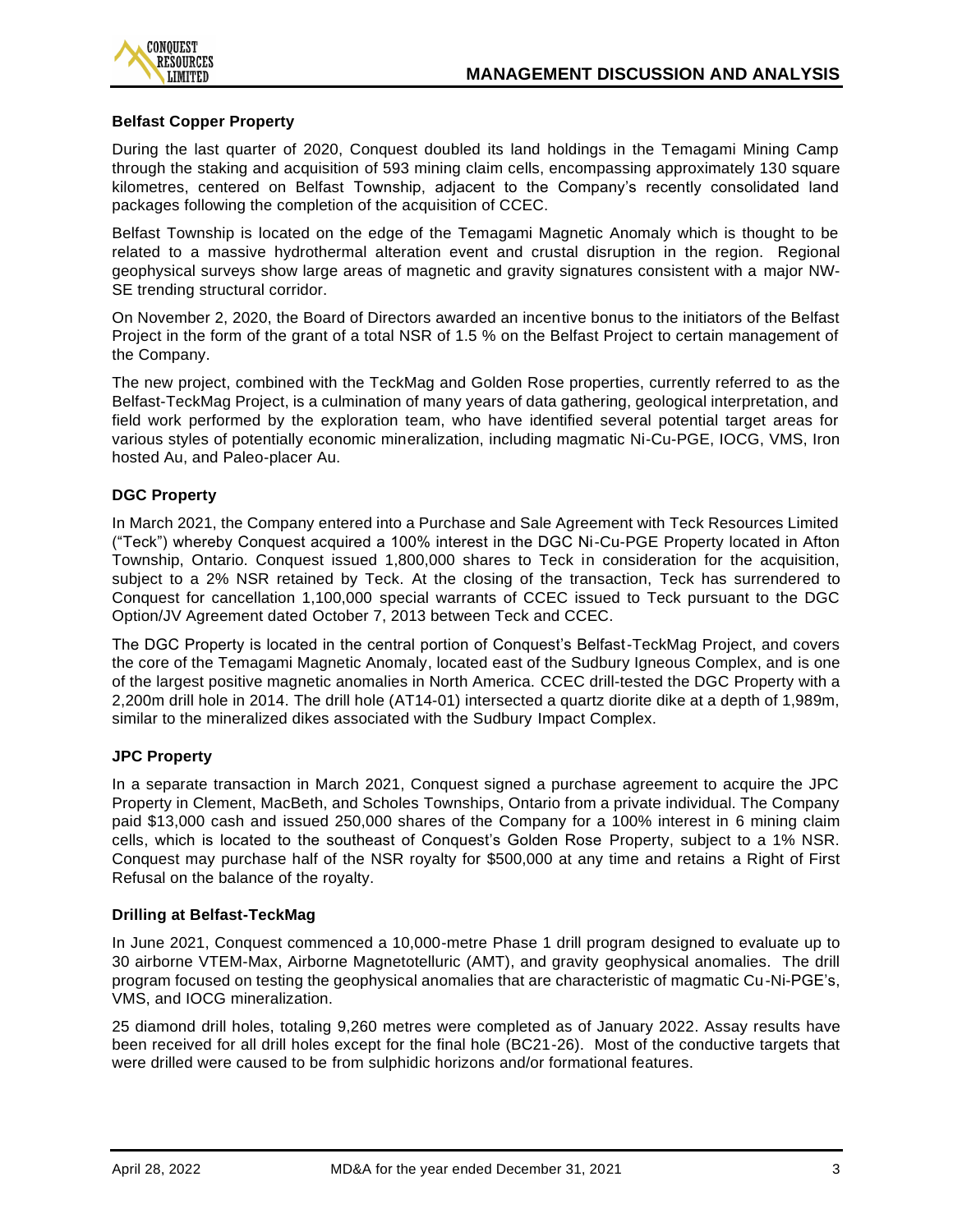

#### **Ground Geophysical Program**

In March 2022, a downhole geophysical survey (BHEM) was completed on drill hole BC21-26 and an offhole conductor was logged. Drilling is planned to follow up on this target pending the assay results from drill hole BC21-26.

## **OTHER PROJECTS**

#### **Alexander Gold Project**

Conquest's Alexander Property is strategically located east of the Red Lake and Campbell mines in the heart of the Red Lake Gold Camp.

The Alexander Property is located within the important "Mine Trend" regional structure. The western boundary of Conquest's Alexander Property is located adjacent to the Red Lake gold mine and approximately 500 metres east of the Balmer headframe and its Aviation zone exploration target area. Conquest continues to be encouraged in the belief that the Company holds one of the most prospective land positions in the Red Lake gold camp, outside the Red Lake complex owned and operated by gold producer Evolution Mining Limited ("Evolution").

The Balmer Assemblage is host to the high-grade gold ores at the Red Lake mine and the Balmer Assemblage stratigraphy that characterizes the well-established Mine Trend at Red Lake is present in drill holes on Conquest's Alexander Property. The Mine Trend stratigraphy strikes northwest to southeast through Conquest's patented claim group. Conquest's previous drilling in 2009, 2010 and 2011 on the Alexander Property reported gold grades of up to 12.67 grams per ton over 1 metre.

In addition to carrying out its own desktop examination of historical data for the Alexander Property with the intent to remap the Balmer Assemblage within the Alexander Property, Conquest intends to continue monitoring activities by Evolution on its adjacent property.

Evolution released its annual Mineral Resources and Ore Reserves estimates on February 16, 2022. The Mineral Resource at Evolution's Red Lake property at December 31, 2021 is estimated at 53.6 million tonnes at 6.82 grams per tonne gold for 11.7 million ounces, an increase of 689,000 ounces compared to the 2020 estimate of 47.8 million tonnes at 7.19 grams per tonne gold for 11.0 million ounces. The Ore Reserves maintained at 13.1 million tonnes at 7.0 grams per tonne gold for 2.9 million ounces in accordance with the JORC Code.

Evolution announced, in July 2021, that its Board of Directors approved the development of the Cowal underground mine and a defined pathway to grow gold production at Red Lake to 350,000 low-cost ounces per annum by 2026. Evolution continued to ramp-up production at Red Lake during 2021 and reported record production. (Source: [https://evolutionmining.com.au/red-lake/\)](https://evolutionmining.com.au/red-lake/).

#### **Smith Lake Gold Project**

Conquest's Smith Lake Property consists of 6 patented mining claims and 181 mining claims covering approximately 2,915 hectares of land located within the Missanabie-Goudreau Greenstone Belt in Leeson, Stover, and Rennie Townships in northern Ontario.

The Smith Lake Property, located between the former Renabie Mine to the east and the Manitou Gold / Alamos land package to the west, is 100% Conquest owned and is contiguous with the former International Corona Resources (now Barrick Gold Corporation) Renabie Mine which produced more than 1,000,000 ounces of gold from 1941 through 1991. Reported reserves from the mine were approximately 6 million tonnes at an average grade of 6.6 grams per tonne gold and 2 grams per tonne silver. The Renabie Mine closed in 1991, reportedly due to a slumping gold price, high cost of production and a decrease in the recalculation of ore resource by 961,050 tons in the proven and probable categories.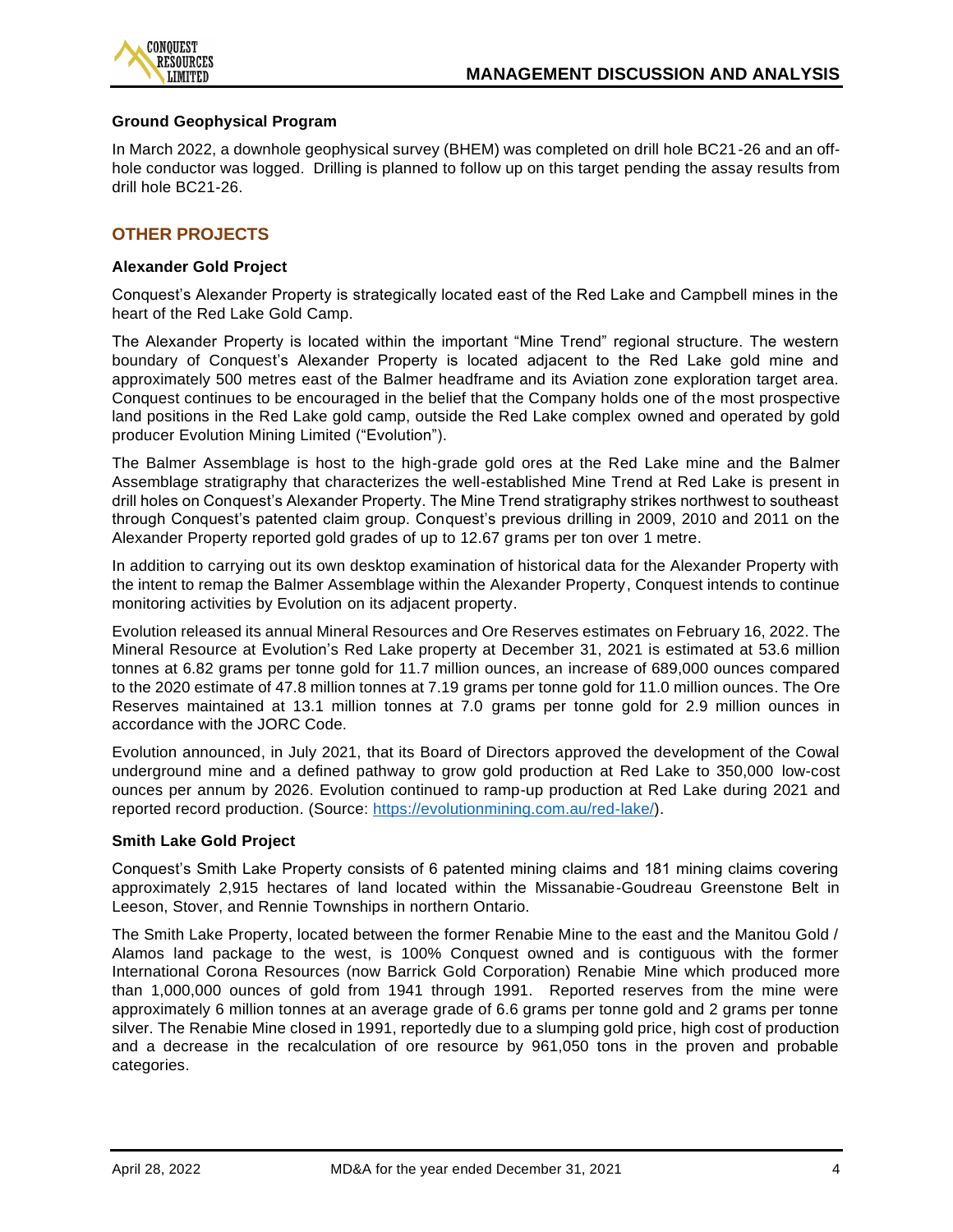

Conquest has focused its exploration in three areas adjacent to the old mine workings where clusters of structural lineaments display similar characteristics to those hosting the Renabie mine. Previous drilling on the property by the Company reported drill results ranging from 0.25 grams per tonne to 63.3 grams per tonne over drill intercepts of 0.22 to 1.5 metres. The Company continues to work on developing a revised geological model for the property. Conquest plans to explore several areas of lineament clusters with the focus on finding new, structurally controlled gold mineralization like the Renabie Mine. Prospecting, shallow geophysics, soil geochemistry and potential follow-up trenching planned at the Z-22 Vein area.

Consultation with both the Missanabie Cree and the Michipicoten First Nation has been undertaken. An associated Exploration Permit is currently under review and the Company is awaiting final approvals before commencing its planned exploration program. Given growing concerns with respect to containing the spread of COVID-19, many indigenous communities have declared a state of emergency or taken other measure to protect community health and safety that may disrupt normal field exploration and /or aboriginal consultation and engagement activities.

## **LNB Property**

On November 11, 2021, Conquest issued an initial 200,000 shares to the vendor of the LNB property pursuant to an agreement dated September 22, 2021 to purchase a property that is considered to be prospective for uranium mineralization associated with veins and faults at or near the Archean-Proterozoic unconformity, Ni-Cu-PGE mineralization associated with Proterozoic rift mafic intrusive rocks located at the unconformity south of Black Sturgeon Lake in the Lake Nipigon Basin (the "LNB" property). Conquest can earn 100% interest in the LNB property by issuing 200,000 shares per year over 4 years and spending \$400,000 in exploration costs, subject to a 2% NSR with a buy-back of 1% at any time for \$1,000,000.

## **OUTLOOK**

Conquest is currently compiling data generated from the Phase 1 drill program and recently completed geophysical programs to direct further exploration work on the Belfast-TeckMag Project.

Targets derived from data compilation and field work in the spring will be systematically drilled based on priority and accessibility. Seven targets have been selected following the completion of the Phase 1 program and more may be added after field work is complete.

In addition, field work is being planned for the company's newly acquired LNB Property.

## **Qualified Person and Technical Report**

Joerg Kleinboeck, P. Geo., is the Company's Qualified Person for the purposes of National Instrument 43-101 and has approved the technical disclosures within this MD&A.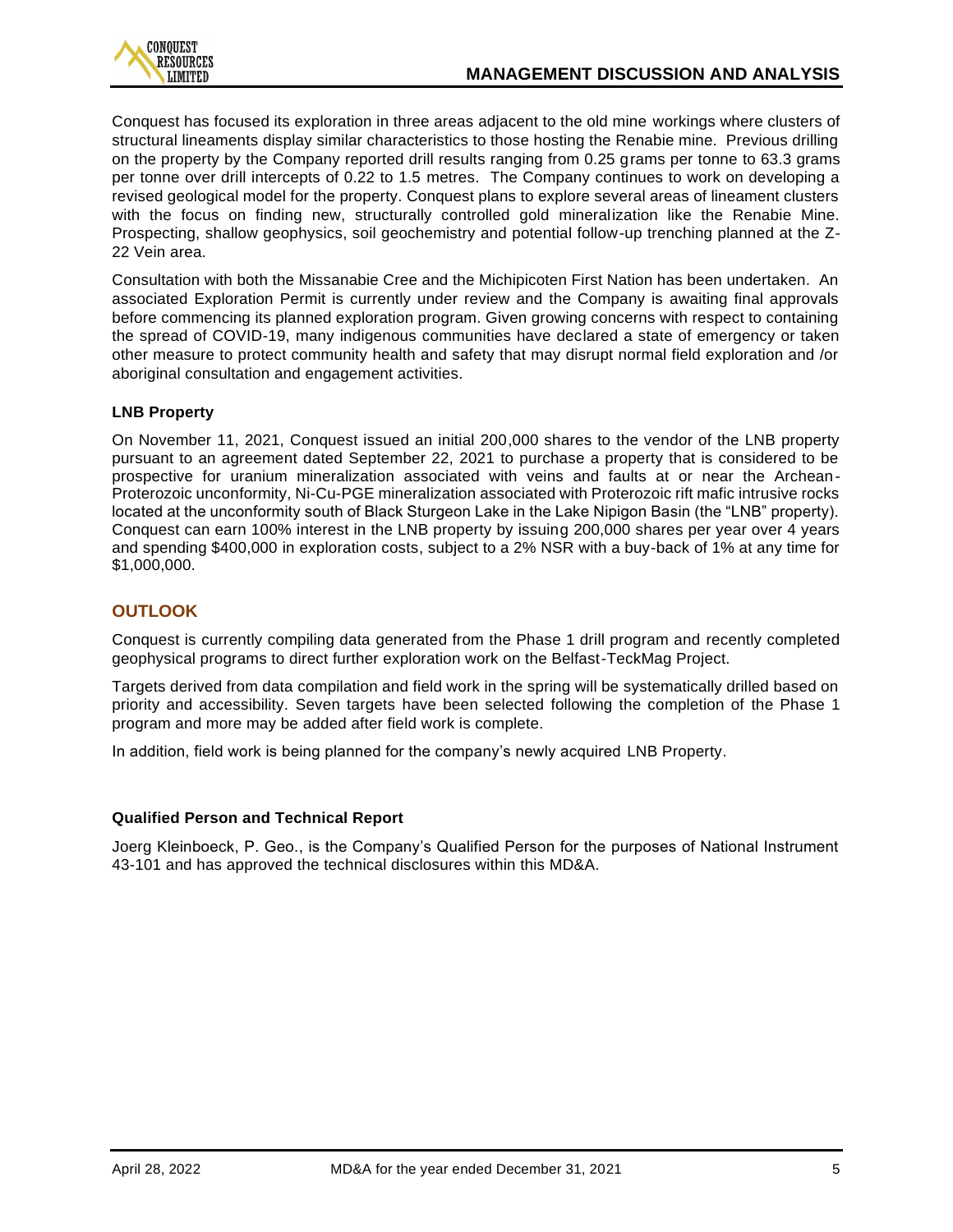

## **RESULTS OF OPERATIONS**

Conquest recorded no revenue for the years ended December 31, 2021 or December 31, 2020.

For the year ended December 31, 2021, the Company recorded a loss of \$4,025,771 or \$0.030 per share (2020 - \$4,696,443 or \$0.067 per share). The loss included acquisition cost of \$141,750 (2020 - \$3,571,432), exploration expenditures of \$2,716,044 (2020 - \$935,074) and stock-based compensation expense of \$641,569 (2020 - \$168,152).

The increase in the exploration costs during the year ended December 31, 2021 resulted from the exploration activities and expenditures associated with the Phase 1 drill program on the Belfast-TeckMag Project throughout the year of 2021. The drilling program commenced in Q4 2020 and the Company had no material exploration activities in the first three quarters in 2020.

For the three-month period ended December 31, 2021, the Company recorded a loss of \$1,022,478 or \$0.008 per share (2020 - \$4,432,987 or \$0.061 per share). The loss included exploration expenditures of \$736,979 (2020 - \$861,188), stock-based compensation expense of \$137,684 (2020 - \$90,437), and acquisition cost of \$nil (2020 - \$3,571,432). The acquisition cost in Q4 prior year mainly related to the Company's acquisition of Canadian Continental Exploration Corp.

The exploration expenses in Q4 2021 were lower by \$124,209, compared to that in the same quarter of last year. Diamond drilling activities in Q4 of 2021 is comparable to the same quarter last year. The decrease is due to the cost of a helicopter borne VTEM and magnetic geophysical survey conducted in the last quarter of 2020. There is no such cost in the same quarter in 2021.

A gain of \$10,915 (2020 - \$5,115) were recorded in the year ended December 31, 2021, as a result of the disposal of all the marketable securities held by the Company in May 2021.

## **SELECTED ANNUAL INFORMATION**

The following selected annual information has been derived from the financial statements of the Company, which have been prepared in accordance with International Financial Reporting Standards.

|                                             | 2021<br>\$    | 2020<br>\$  | 2019<br>\$ |
|---------------------------------------------|---------------|-------------|------------|
|                                             |               |             |            |
| Loss before other items                     | (4, 146, 335) | (5,069,003) | (214, 436) |
| Net loss                                    | (4,025,771)   | (4,696,443) | (214, 436) |
| Net loss per common share - basic & diluted | (0.030)       | (0.067)     | (0.002)    |
| Total assets                                | 2,079,712     | 5,364,244   | 258,636    |
| Cash and cash equivalents                   | 1,949,588     | 5,042,673   | 252,034    |
| Shareholders equity                         | 1,744,395     | 4,743,597   | (71, 298)  |

## **SUMMARY OF QUARTERLY RESULTS**

|                        | Q4          | Q3          | Q2        | Q1        | Q4l         | Q <sub>3</sub> | Q2            | Q1        |
|------------------------|-------------|-------------|-----------|-----------|-------------|----------------|---------------|-----------|
|                        | 2021        | 2021        | 2021      | 2021      | 2020l       | 2020           | 2020 <b>1</b> | 2020      |
|                        | $(\$000's)$ | $(\$000's)$ | (\$000's) | (\$000's) | $(\$000's)$ | (\$000's)      | (\$000's)     | (\$000's) |
| Net income/(loss)      | (1,022)     | (1, 169)    | (1,068)   | (767)     | (4, 433)    | (131)          | (76)          | (56)      |
| Net income/(loss)      |             |             |           |           |             |                |               |           |
| per share              |             |             |           |           |             |                |               |           |
| - Basic and diluted    | (0.008)     | (0.009)     | (0.008)   | (0.006)   | (0.061)     | (0.003)        | (0.002)       | (0.001)   |
| Total assets           | 2,080       | 2,956       | 4,006     | 4,736     | 5,364       | 5,462          | 996           | 1,005     |
| <b>Working Capital</b> | 1.744       | 2,613       | 3.618     | 4.559     | 4,846       | 219            | 102           | 82        |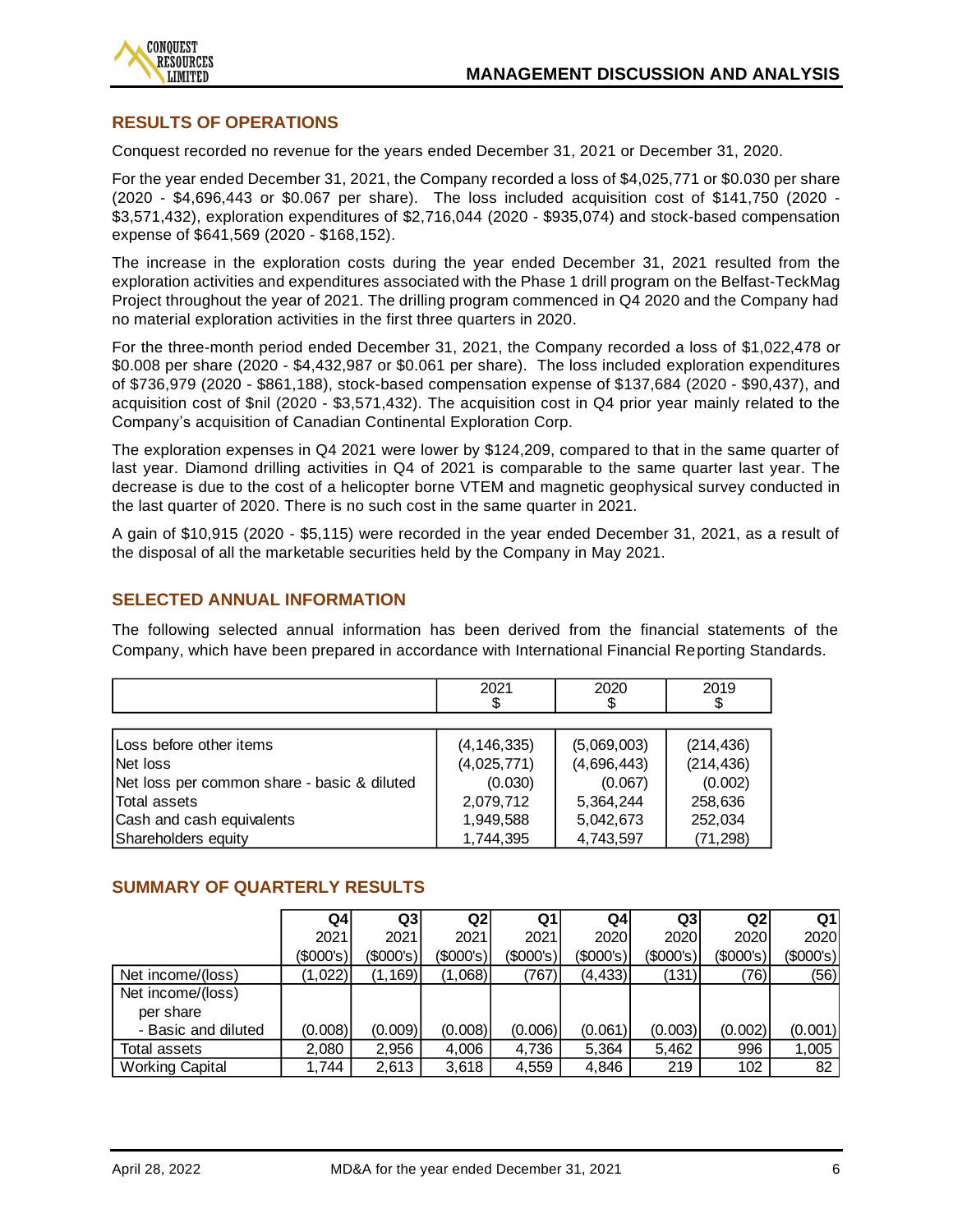

- Q1 of 2020 includes stock-based compensation expense of \$25,905.
- Q2 of 2020 includes stock-based compensation expense of \$25,905.
- Q3 of 2020 includes stock-based compensation expense of \$25,905 and \$65,161 exploration expenditures.
- Q4 of 2020 includes acquisition cost of \$3,571,432 related to the CCEC acquisition, exploration and evaluation expenditures in the amount of \$861,188 and stock-based compensation expense of \$90,437.
- Q1 of 2021 includes acquisition, exploration and evaluation expenditures in the amount of \$471,175 and stock-based compensation expense of \$155,468.
- Q2 of 2021 includes exploration and evaluation expenditures in the amount of \$786,294 and stockbased compensation expense of \$184,217.
- Q3 of 2021 includes exploration and evaluation expenditures of \$863,346 and stock-based compensation expense of \$164,200.

## **EXPLORATION AND EVALUATION EXPENDITURES**

The following table outlines the Company's cumulative exploration and evaluation expenditures which have been expensed according to the Company's accounting policy:

|                    | December 31,<br>2021 | Additions<br>2021 | December 31.<br>2020 | Additions<br>2020 | December 31,<br>2019 |
|--------------------|----------------------|-------------------|----------------------|-------------------|----------------------|
| Belfast-TeckMag    | 8,322,295            | 2,839,357         | 5,482,938            | 4,503,863         | 979.074              |
| Alexander          | 6,250,352            | 1,792             | 6,248,560            | 1.792             | 6,246,768            |
| Smith Lake         | 1,270,194            | 645               | 1,269,549            | 851               | 1,268,698            |
| King Bay           | 1,003,189            |                   | 1,003,189            |                   | 1,003,189            |
| Lake Nipigon Basin | 16,000               | 16,000            |                      |                   |                      |
| Total              | 16,862,030           | 2,857,794         | 14,004,236           | 4,506,506         | 9,497,729            |

## **LIQUIDITY AND CAPITAL RESOURCES**

The Company's objective when managing capital is to maintain adequate levels of funding to support the acquisition, evaluation and exploration of mineral properties and maintain the necessary corporate and administrative functions to facilitate these activities. This is done primarily through equity financing. Future financings are dependent on market conditions and there can be no assurance the Company will be able to raise funds in the future. All equity financings require the approval of the Board of Directors.

At December 31, 2021, the Company had total current assets of \$2,079,712 (2020 - \$5,364,244), including cash and cash equivalents of \$1,949,588 (2020 - \$5,042,673) and marketable securities of \$nil (2020 - \$156,640) to settle accounts payable and accrued liabilities of \$335,317 (2020 – \$518,140).

Cash used in operating activities amounted to \$3,112,624 (2020 - \$1,282,813) for the year ended December 31, 2021.

Cash provided from investing activities totaled \$167,555 (2020 - \$653,500) during the year ended December 31, 2021, consisting of proceeds from the disposal of the marketable securities acquired through the acquisition of CCEC in the fourth quarter of 2020.

The Company had \$nil (2020 - \$5,419,952) proceeds from financing activities during the year ended December 31, 2021. The cash from financing activities in the prior year were mainly generated through the issuance of common shares and flow-through common shares in private placement financing in the year ended December 31, 2020. All of the proceeds from the Company's flowthrough shares financing in the prior year were spent on qualifying Canadian Exploration Expenditures during the year ended December 31, 2021.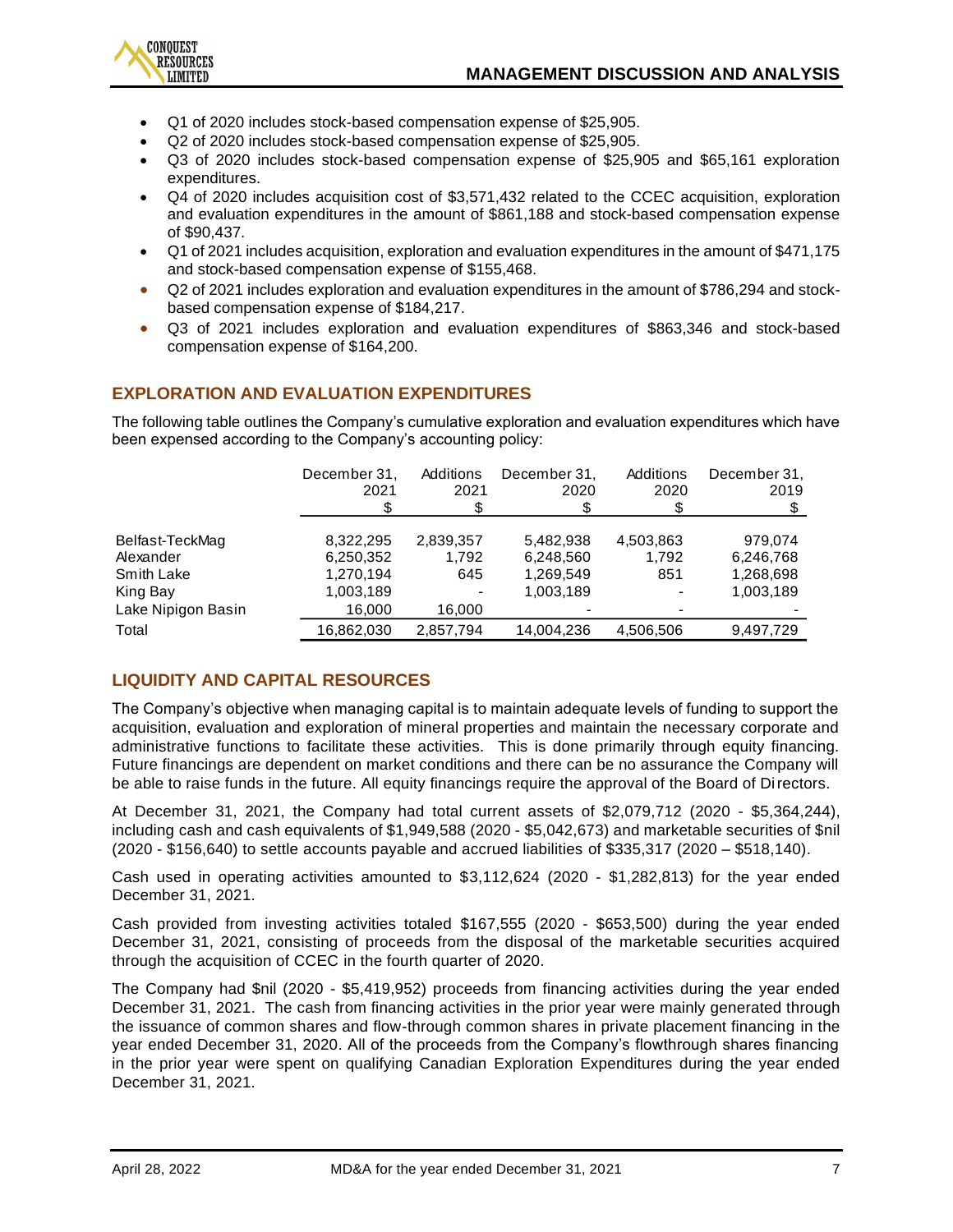

At December 31, 2021, Conquest had not achieved profitable operations, and expects to incur further losses in the development of its business. The Company has continued to rely on equity financing to fund its working capital requirements.

## **OFF-BALANCE SHEET ARRANGEMENTS**

There are no off-balance sheet arrangements.

## **TRANSACTIONS BETWEEN RELATED PARTIES**

Other than the grant of stock options, no fees were paid by the Company to directors for their services as directors of the Company in the years ended December 31, 2021 or 2020.

During the year ended December 31, 2021, a total expense of \$310,702 (2020 - \$244,952) were charged by related parties, including \$180,000 (2020 - \$45,000) by Tom J. Obradovich, Director, President and Chief Executive Officer of the Company for management fees; \$24,000 (2020 - \$50,000) by Energold Minerals Inc., an affiliate of John Kearney, the Chairman of the Company, for executive consulting services; \$71,170 (2020 - \$17,800) by Intega Advisors, a company controlled by Tong Yin, Chief Financial Officer of the Company for professional services; \$33,894 (2020 - \$24,400) by Janice Malmholt, Secretary of the Company, for corporate secretary services; \$nil (2020 - \$22,500) for management fees by Robert Kinloch, Director; \$1,638 (2020 - \$63,294) for legal fees by Steenberg Law Professional Corporation, a company controlled by a director of the Company; and \$12,000 (2020 - \$6,000) for office rent by Buchans Resources Limited, a company with common directors.

In March 2020, the Company issued 562,514 shares to settle debt of \$70,314 to Energold Minerals Inc., an affiliate of John Kearney, the Chairman and a director and of the Company. In addition, \$22,500 in liabilities due to related parties were settled through the issuance of 180,000 common shares valued at \$0.125 per share to Robert Kinloch, Director. During the year ended December 31, 2020, the Company recorded a gain in total of \$41,126 from issuing common shares to settle debt and service fees owed to related parties. No such transactions occurred in the year ended December 31, 2021.

On March 24, 2020, John Kearney, the Chairman and a director of the Company, subscribed for 400,000 subscription units at \$0.125 per unit for a total cost of \$50,000 in the private placement financing.

On September 16, 2020, John Kearney, the Chairman and a director of the Company, subscribed for 200,000 non-brokered flow-through shares at \$0.15 per share for a total cost of \$30,000.

On December 17, 2020, Tom Obradovich, President and CEO of the Company, subscribed for 250,000 non-brokered flow-through shares at \$0.20 per share for a total cost of \$50,000.

Included in accounts payable and accrued liabilities at December 31, 2021 is \$27,593 (2020 - \$66,350) due to related parties. Such amounts were due on demand, unsecured and non-interest bearing.

## **ACCOUNTING POLICIES AND ESTIMATES**

#### **Critical accounting estimates**

The Company's financial statements are prepared in accordance with International Financial Reporting Standards (IFRS) and require management to make estimates and assumptions that affect the reported amounts of assets, liabilities, revenues and expenses, and the related disclosure of contingent assets and liabilities, if any. The Company's management makes assumptions that are believed to be reasonable under the circumstances and that are based upon historical experience, current conditions, and expert advice. These estimates are reviewed on an ongoing basis for updated information and facts. The use of different assumptions would result in different estimates, and actual results may differ from results based on these estimates.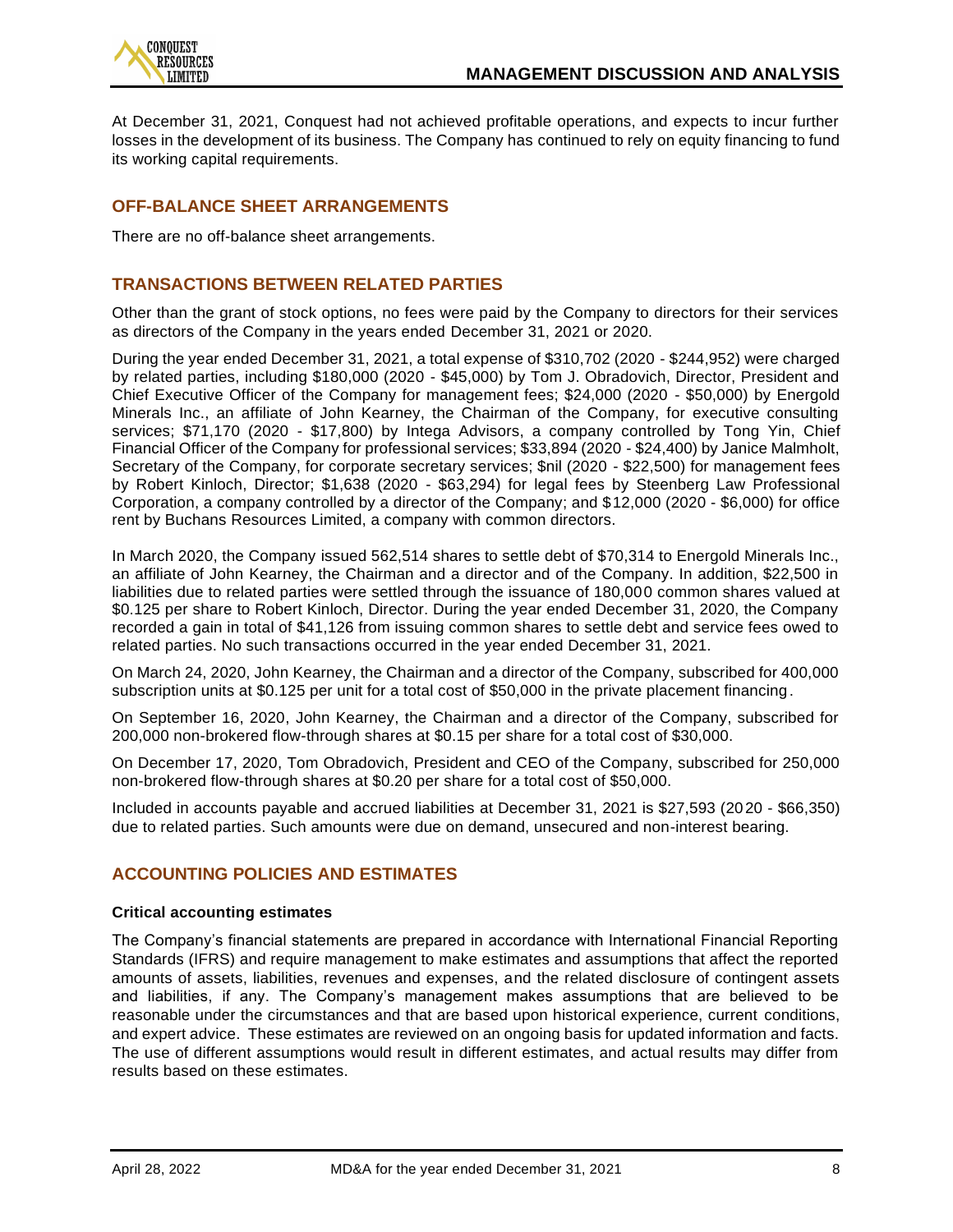

#### **Critical accounting estimates**

The Company's financial statements are prepared in accordance with International Financial Reporting Standards (IFRS) and require management to make estimates and assumptions that affect the reported amounts of assets, liabilities, revenues and expenses, and the related disclosure of contingent assets and liabilities, if any. The Company's management makes assumptions that are believed to be reasonable under the circumstances and that are based upon historical experience, current conditions and expert advice. These estimates are reviewed on an ongoing basis for updated information and facts. The use of different assumptions would result in different estimates, and actual results may differ from results based on these estimates.

#### **Change of accounting policy**

During Q4 of 2020, the Company voluntarily changed its accounting policy on the recognition of the acquisition cost of mineral properties. Acquisition costs were previously capitalized as mineral properties. After the change of accounting policy, acquisition costs, together with exploration and evaluation expenditures incurred prior to the establishment of technical feasibility and commercial viability of extracting mineral resources are charged to the statement of operations and comprehensive loss as incurred.

According to *IAS 8 Accounting Policies, Changes in Accounting Estimates and Errors*, the change of accounting policy has been applied retrospectively to all comparable years presented, including the opening and ending balances for the year ended December 31, 2019.

As a result of the change of accounting policy, the Company has charged to deficit in the amount of \$627,901 that were previously capitalized as mineral property assets at December 31, 2019. For further details on the change of accounting policy, please refer to notes 3(b) and 3(m) of the December 31, 2020 audited consolidated financial statements, and note 3(b) to the audited consolidated financial statements at December 31, 2021.

#### **Adoption of New Accounting Standards**

The standards and interpretations within IFRS are subject to change. For further details, please refer to note 3 of the audited consolidated financial statements at December 31, 2021.

## **RISK FACTORS**

In conducting its business, Conquest faces a number of risks common to the mining and exploration industry. These are summarized below. There are also certain specific risks (including those listed below), associated with an investment in the Company and prospective investors should carefully consider these specific risk factors associated with an investment in the Company.

#### **Additional Financing**

The Company's ability to continue exploration and development of its properties will be dependent upon its ability to raise additional financing. No assurances can be made that the Company will be able to raise such additional capital.

At December 31, 2021, the Company had not achieved profitable operations, had an accumulated deficit since inception and expects to incur further losses in the development of its business. The Company has relied on equity financing to fund its working capital requirements. The Company will need to generate additional financial resources in order to fund its planned exploration programs and continue as a going concern. There is a risk that additional financing will not be available to the Company on a timely basis or on acceptable terms. There are no assurances that the Company will continue to obtain additional financial resources and/or achieve positive cash flows or profitability. If the Company is unable to obtain adequate additional financing, the Company will be required to further curtail operations.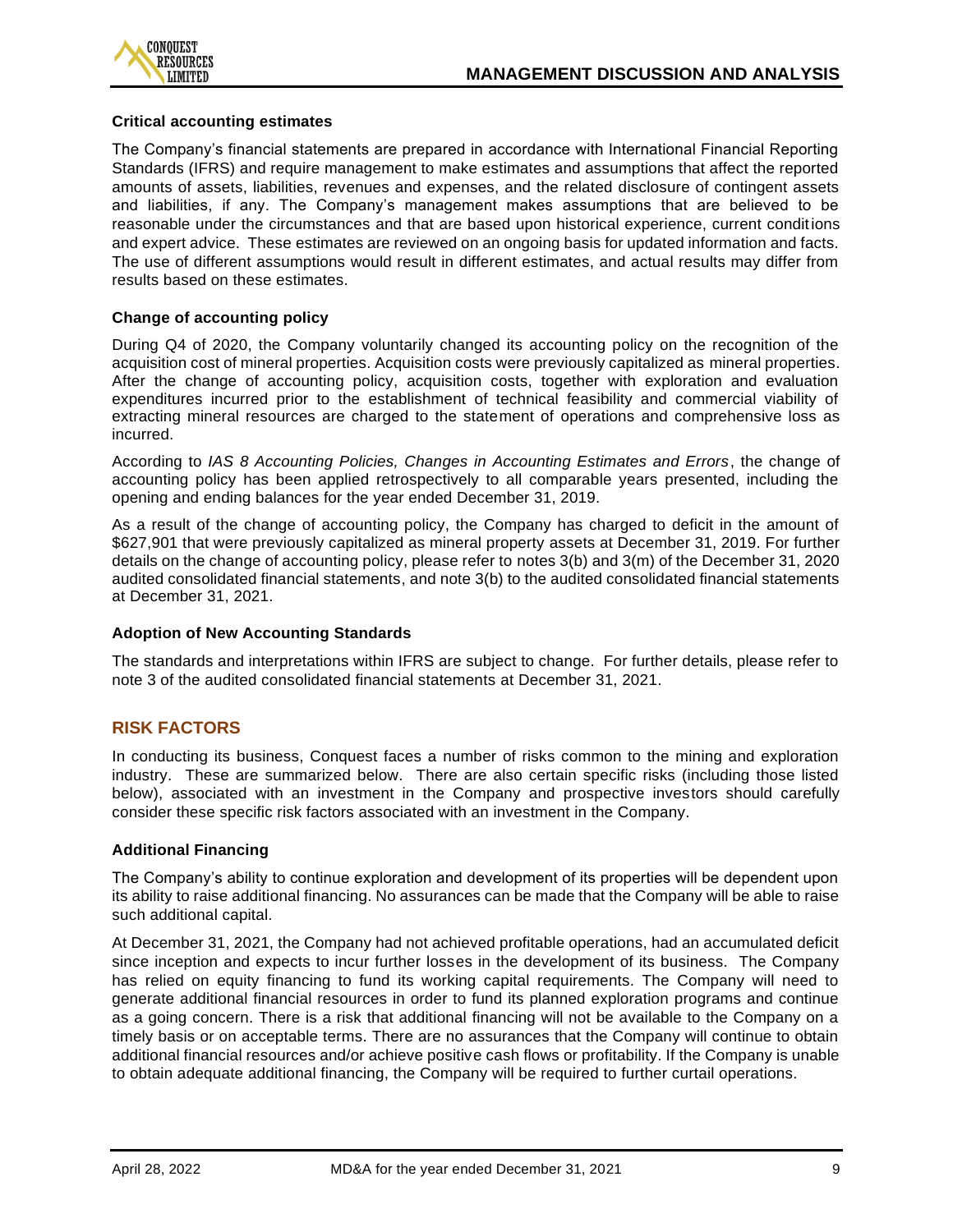While Conquest has sufficient financial resources necessary to undertake its currently planned activities, there can be no assurance that Conquest will be successful in obtaining any additional required funding necessary to conduct additional exploration or evaluation, if warranted, on Conquest's current exploration properties or any properties that may be acquired or to develop mineral resources on such properties, if commercially mineable quantities of such resources are located thereon. Failure to obtain additional financing on a timely basis could cause Conquest to forfeit its interest in such properties. If additional financing is raised through the issuance of equity or convertible debt securities of Conquest, the interests of shareholders in the net assets of Conquest may be diluted.

The COVID-19 pandemic is presenting unprecedented challenges to individual health, communities, jobs, businesses and economies, and specifically to public companies, shareholders and investors. The economic fallout from the COVID-19 pandemic will lead to the need for additional sources of financing through the crisis while the pandemic-related market downturn and the need to manage cash in an uncertain economic environment brings into question the appropriateness and prudence of continuing with planned programs at previously anticipated levels.

The Company relies on equity financing to generate additional financial resources to fund its planned exploration programs. The COVID-19 pandemic has adversely affected financial markets and investor interest in public companies that could affect the Company's ability to finance its operations.

The Company is not subject to any capital requirements imposed by a lending institution or regulatory body, other than Policy 2.5 of the TSXV which requires adequate working capital or financial resources of the greater of (i) CDN\$50,000 and (ii) an amount required in order to maintain operations and cover general and administrative expenses for a period of 6 months.

## **Exploration, Development and Operating Risk**

Resource exploration and development is a speculative business, characterized by a number of significant risks including, among other things, unprofitable efforts resulting not only from the failure to discover mineral deposits but also from finding mineral deposits that, though present, are insufficient in quantity and quality to return a profit from production. The marketability of minerals acquired or discovered by Conquest may be affected by numerous factors that are beyond the control of Conquest and that cannot be accurately predicted, such as market fluctuations, the proximity and capacity of milling facilities, mineral markets and processing equipment, and such other factors as government regulations, including regulations relating to royalties, allowable production, importing and exporting minerals and environmental protection, the combination of which factors may result in Conquest not receiving an adequate return of investment capital. Many of the properties in which Conquest holds an interest are in the exploration stage only and are without a known body of commercial ore. Development of the subject mineral properties would follow only if favorable exploration results are obtained and a positive feasibility study is completed.

The business of exploration for minerals and mining involves a high degree of risk. Few properties that are explored are ultimately developed into producing mines. There is no assurance that Conquest's mineral exploration and development activities will result in any discoveries of commercial bodies of ore. The long-term profitability of Conquest's operations will in part be directly related to the costs and success of its exploration and development programs, which may be affected by a number of factors.

Substantial expenditures are required to establish reserves through drilling and to develop the mining and processing facilities and infrastructure at any site chosen for mining. Although substantial benefits may be derived from the discovery of a major mineralized deposit, no assurance can be given that minerals will be discovered in sufficient quantities to justify commercial operations or that funds required for development can be obtained on a timely basis and at an acceptable cost.

In addition to the above, there can be no assurance that current exploration programs will result in profitable mining operations. The recoverability of the carrying value of interests in mineral properties and Conquest's continued existence is dependent upon the preservation of its interests in the underlying properties, the discovery of economically recoverable reserves, the achievement of profitable operations,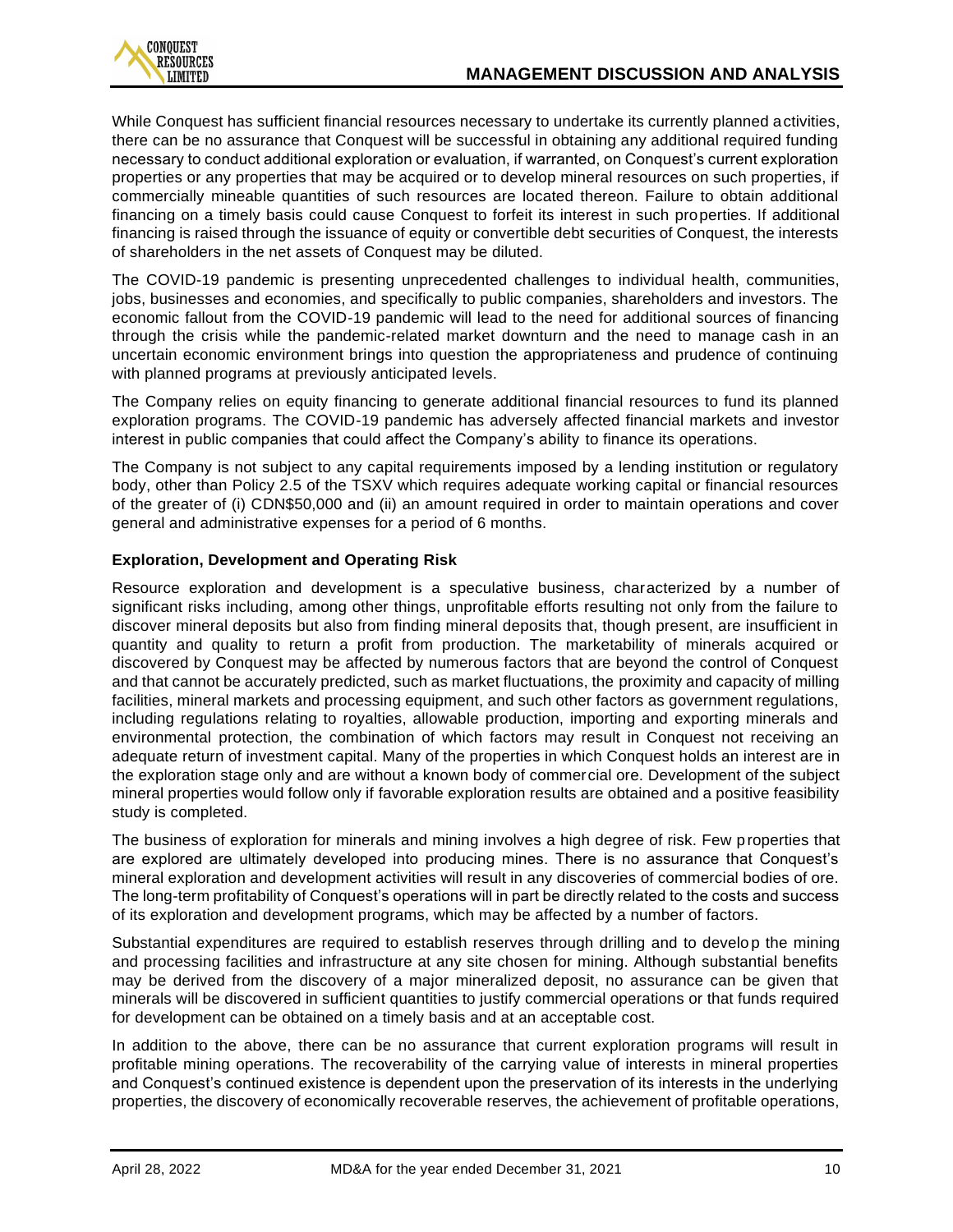

or the ability of Conquest to raise additional financing, if necessary, or alternatively upon Conquest's ability to dispose of its interests on an advantageous basis. Changes in future conditions could require material write-downs of the carrying values.

## **No Assurance of Production**

Conquest has limited experience in placing resource properties into production, and its ability to do so will be dependent upon using the services of appropriately experienced personnel or entering into agreements with other major resource companies that can provide such expertise. There can be no assurance that Conquest will have available to it the necessary expertise when and if Conquest places its resource properties into production and whether it will produce revenue, operate profitably, or provide a return on investment in the future.

## **Factors beyond Conquest's Control**

The exploration and development of mineral properties and the marketability of any minerals contained in such properties will be affected by numerous factors beyond the control of Conquest. These factors include government regulation, high levels of volatility in market prices, availability of markets, availability of adequate transportation and refining facilities and the imposition of new or amendments to existing taxes and royalties. The effect of these factors cannot be accurately predicted.

## **Environmental Risks and Hazards**

Conquest's operations may be subject to environmental regulations in the various jurisdictions in which it operates. Environmental legislation provides for restrictions and prohibitions on spills, releases or emissions of various substances produced in association with certain mining industry operations, such as seepage from tailings disposal areas, which would result in environmental pollution. A breach of such legislation may result in the imposition of fines and penalties. In addition, certain types of operations require the submission and approval of environmental impact assessments. Environmental legislation is evolving in a manner that means standards are stricter, and enforcement, fines and penalties for non compliance are more stringent. Environmental assessments of proposed projects carry a heightened degree of responsibility for companies and directors, officers, and employees. The cost of compliance with changes in governmental regulations has a potential to reduce the profitability of operations. Conquest intends to comply fully with all applicable environmental regulations.

#### **Competition**

The mining industry is intensely competitive in all its phases, and Conquest competes with other mining companies in connection with the acquisition of properties producing or capable of producing, precious and base metals. Many of these companies have greater financial resources, operational experience, and technical facilities than Conquest. Competition could adversely affect Conquest's ability to acquire suitable properties or prospects in the future. Consequently, Conquest's operations and financial condition could be materially adversely affected.

#### **Management**

The success of Conquest is currently largely dependent on the performance of its directors and officers. There is no assurance Conquest can maintain the services of its directors and officers or other qualified personnel required to operate its business. The loss of the services of these persons could have a material adverse effect on Conquest and its prospects. Some of the directors and officers also serve as directors and/or officers of other companies which are engaged and will continue to be engaged in the search for additional business opportunities on behalf of other companies, and situations may arise where these directors and officers will be in direct competition with Conquest. Conflicts, if any, will be dealt with in accordance with the relevant provisions of applicable corporate and securities laws.

Recruiting and retaining qualified personnel is critical to Conquest's success. The number of persons skilled in the acquisition, exploration and development of mining properties is limited and competition for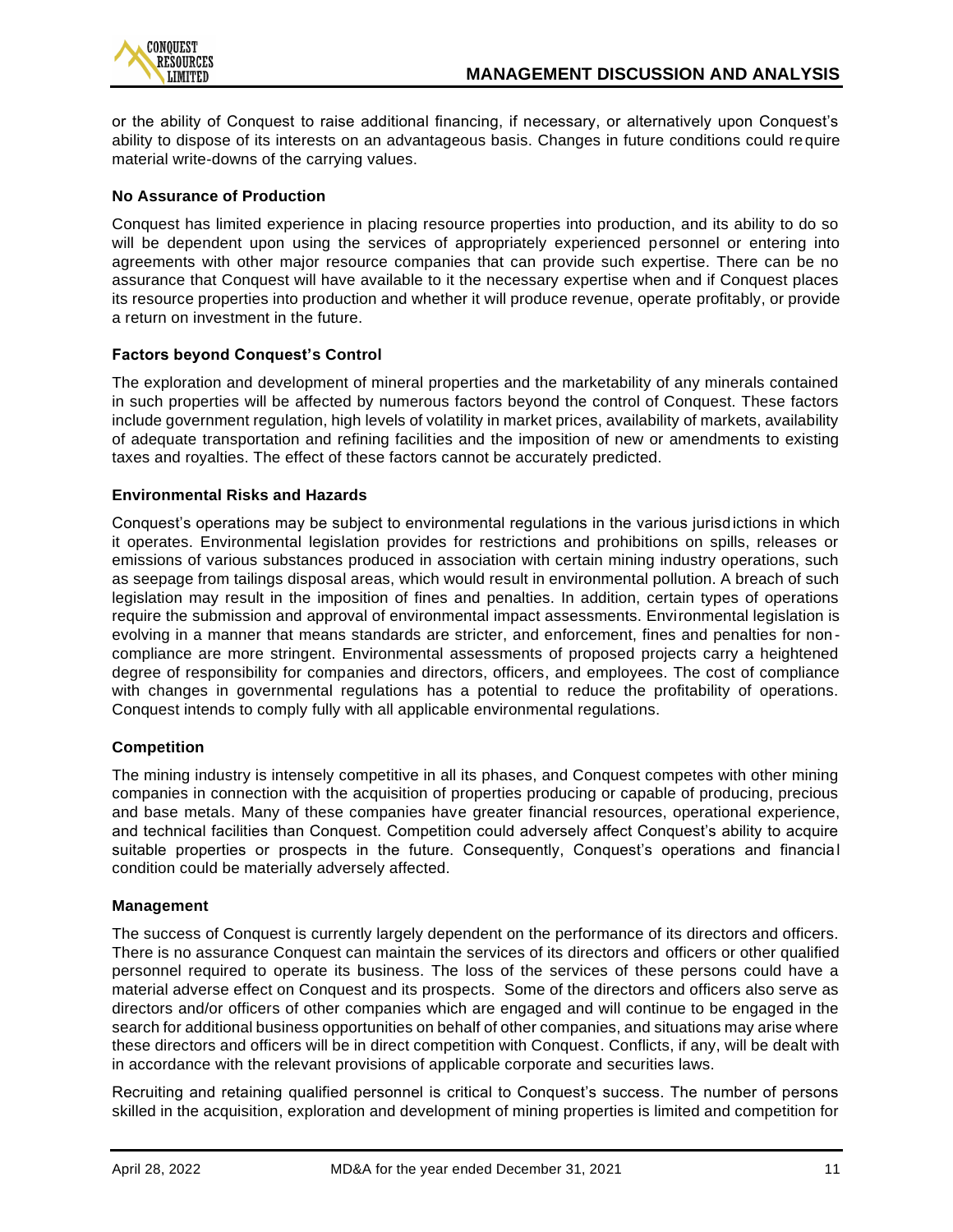

such persons is intense. As business activity grows, additional key financial, administrative and mining personnel as well as additional operations staff will be required. Although Conquest believes it will be successful in attracting, training and retaining qualified personnel, there can be no assurance of such success. If Conquest is not successful in attracting, training and retaining qualified personnel, the efficiency of operations could be affected.

## **Laws and Regulations**

The Company's mining and exploration activities may be affected by the extent of the country's political and economic stability and the nature of government regulation relating to the mining industry and foreign investors therein. Changes in regulation or shifts in political conditions are beyond the control of the Company and may adversely affect its business and its holdings. In addition, mining operations may be affected by government regulations with respect to production, price controls, export controls, income taxes, expropriation of property, environmental legislation and mine safety.

## **Aboriginal Land Claims and Treaty Rights**

The Company conducts its operations in Northern Ontario, in areas which are subject to Aboriginal land claims.

The Belfast-TeckMag Project is located within the traditional lands and waterways occupied and used by the Temagami First Nation/Teme Augama Anishnabai, an Aboriginal people within the meaning of Section 35 of the Constitution Act, 1982.

The Smith Lake Property is located within the claimed traditional lands of both the Missanabie Cree and the Michipicoten First Nation, who have overlapping rights.

The Canadian courts have confirmed that the Crown has a duty to consult with Aboriginal people, and to accommodate, if necessary, when its decisions or actions may adversely affect Aboriginal rights and interests or treaty rights. Crown consultation has the potential to delay regulatory approval processes. In certain cases, respecting Aboriginal rights may mean regulatory approval may be denied or the conditions in the approval make the project economically challenging or not feasible. In addition to the potential impacts of such claims, development and construction may be inhibited, delayed or stopped which could result in, among other things, a significant increase in costs and/or cost overruns, delays, reduced support of the federal or provincial governments or challenges to, or the revocation of, regulatory approvals or permits and/or the need for additional regulatory processes, any of which could materially impact the overall feasibility or economic benefits of a mineral development project which, in turn, could have a material adverse effect on the Company and its business.

With growing concerns with respect to containing the spread of COVID-19, many indigenous communities have declared a state of emergency or taken other measure to protect community health and safety that may disrupt normal field exploration and /or aboriginal consultation or engagement activities. The Province of Ontario began the process of gradually easing COVID-19 related restrictions effective January 31, 2022, with most of the restrictions lifted in March 2022. The Company continues to monitor the impact of COVID-19 on indigenous communities involved in our projects.

#### **Insurance**

The Company may become subject to liability for cave-ins, environmental impacts or other hazards of mineral exploration and production against which it cannot insure, or against which it may elect not to insure because of high premium costs or other reasons. Payment of such liabilities would reduce funds available for acquisition of mineral prospects or exploration and development and would have a material adverse effect on the Company's financial position. The directors of the Company know of no such liability pending or otherwise at this time.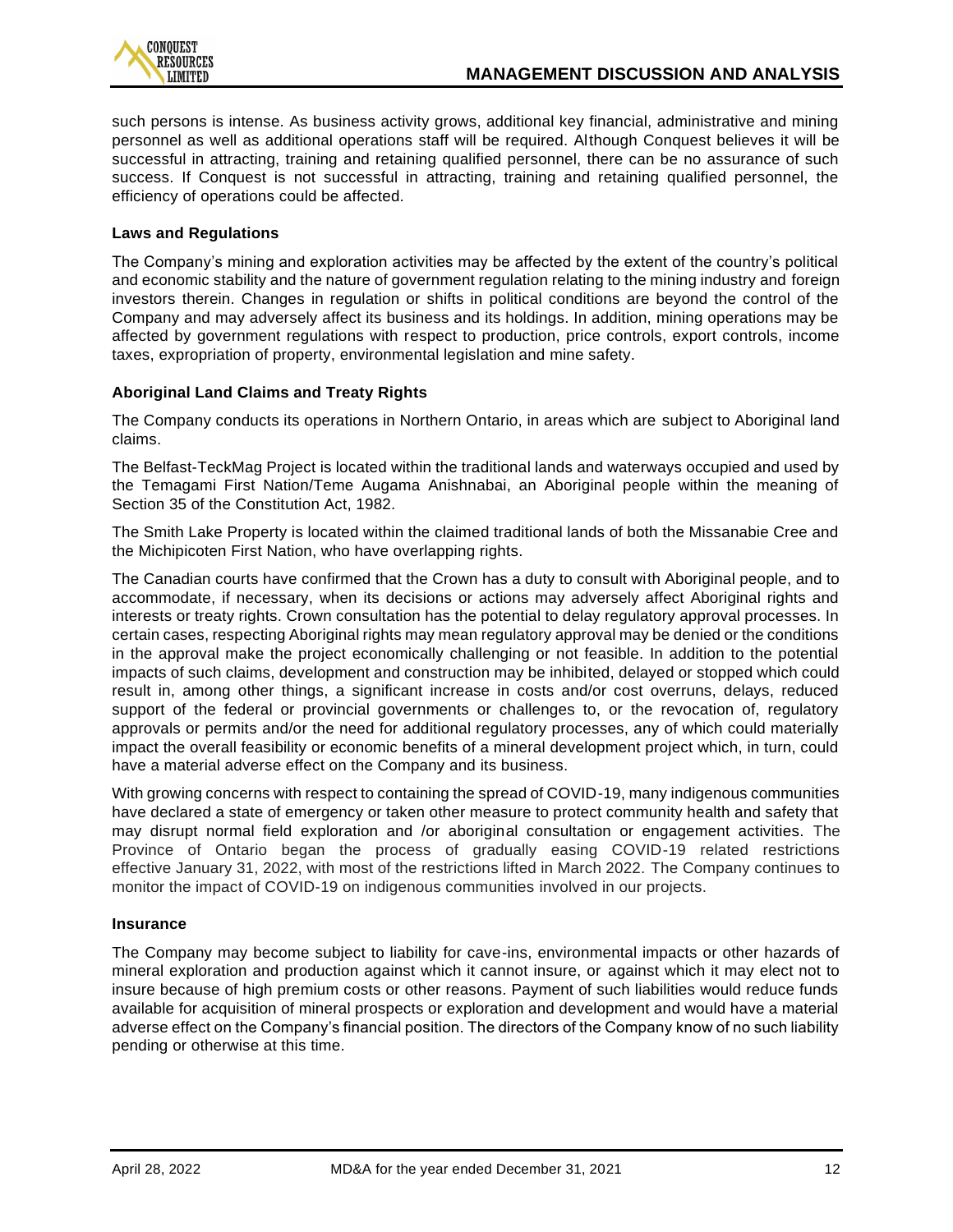

## **Commodity Prices**

The ability of the Company to develop its properties and the future profitability of the Company is directly related to the market price of certain commodities and specifically gold, as well as the capitalization of the Company and the general receptiveness of the markets to junior equities.

The price of gold, copper, uranium, as well as other precious and base metals, has experienced volatility over short periods of time and is affected by numerous factors beyond the control of the Company, including international economic and political trends, expectations of inflation, currency exchange fluctuations (including the U.S. dollar relative to the Canadian dollar and other currencies), interest rates, global or regional consumption patterns, speculative activities and increases in production due to improved mining and production methods. The supply of and demand for gold and other precious and base metals are affected by various factors including political events, economic conditions and production costs in major mineral producing regions.

#### **Price Volatility of Publicly Traded Securities**

Securities of exploration companies have experienced substantial volatility in the past, often based on factors unrelated to the financial performance or prospects of the companies involved. These factors include macroeconomic developments in North America and globally, and market perceptions of the relative attractiveness of particular industries. The Company's share price is also likely to be significantly affected by short-term changes in metal prices or in the Company's financial condition or results of operations as reflected in quarterly earnings reports. The COVID-19 pandemic has adversely affected financial markets and investor interest in public companies that could affect the Company's ability to finance its operations.

## **FINANCIAL INSTRUMENTS**

The Company's risk exposures and the impact on the Company's financial instruments are summarized below. There have been no changes in the risks, objectives, policies and procedures from the previous period.

#### **Fair value**

The carrying amounts for cash, marketable securities, amounts receivable and accounts payable and accrued liabilities on the consolidated statements of financial position approximate fair value because of the limited term of these instruments.

#### **Interest rate risk**

The Company has cash balances and no interest-bearing debt. The Company's current policy is to invest excess cash in investment-grade short-term deposit certificates issued by major Canadian banks. The Company periodically monitors the investments it makes and is satisfied with the credit ratings of its banks.

#### **Credit risk**

Credit risk is the risk that a client or vendor will be unable to pay or receive any amounts owed or owing by the Company. Management's assessment of the Company's risk is low as it is primarily attributable to funds held in Canadian banks.

## **Liquidity Risk**

Liquidity risk encompasses the risk that the Company cannot meet its financial obligations as they come due. At December 31, 2021, the Company had cash and cash equivalents of \$1,949,588 (2020 - \$5,042,673) to settle current liabilities of \$335,317 (2020 - \$518,140), including \$27,593 (2020 - \$66,350)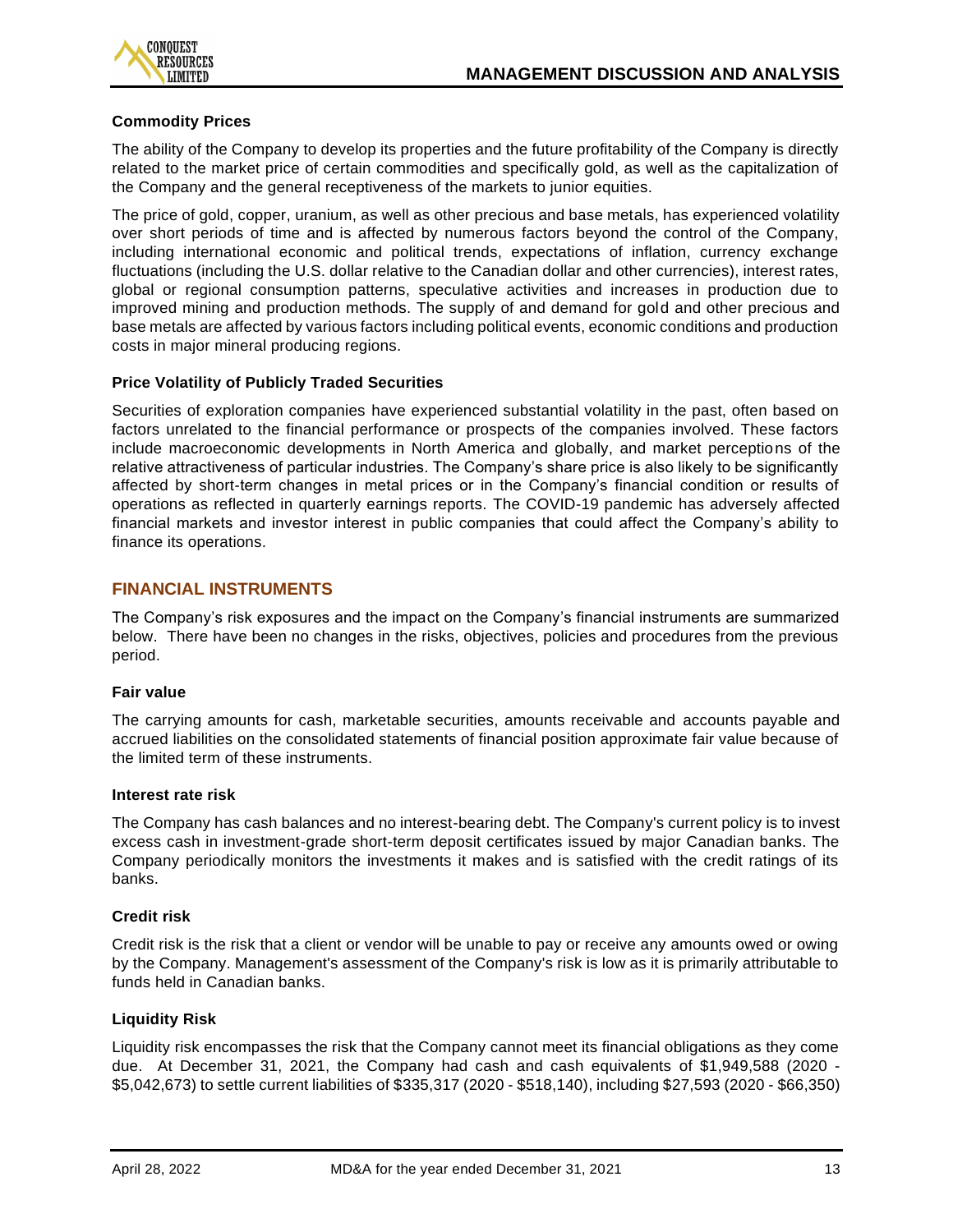

liabilities due to related parties. The Company's accounts payable have contractual maturities of less than 30 days and are subject to normal trade terms.

#### **Market Risk**

Market risk is the risk that the fair value or future cash flows from the Company's financial instruments will significantly fluctuate because of changes in market prices. The Company does not have significant exposures to market risk at December 31, 2021.

## **Capital Risk**

The Company manages its capital to ensure that there are adequate capital resources for the Company to maintain and explore its mineral properties. The capital structure of the Company consists of shareholders' equity.

#### **Sensitivity Analysis**

Cash is invested in investment-grade short-term deposit certificates. Given management's knowledge and experience in the financial markets, sensitivity to a plus or minus 1% change in rates, based on the current balance of cash at December 31, 2021, would affect the net loss by plus or minus \$16,000 during a one-year period.

As at December 31, 2021, the Company did not hold any material balances in foreign currencies that would give rise to exposure to foreign exchange risk.

#### **Fair Value Hierarchy and Liquidity Risk Disclosure**

The fair value hierarchy has the following levels: (a) quoted prices (unadjusted) in active markets for identical assets or liabilities (Level 1); (b) inputs other than quoted prices included in Level 1 that are observable for the asset or liability, either directly (i.e., as prices) or indirectly (i.e., derived from prices ) (Level 2); and (c) inputs for the asset or liability that are not based on observable market data (unobservable inputs) (Level 3). At December 31, 2021, the Company held \$nil (2020 – \$156,640) marketable securities classified within Level 1 of the fair value hierarchy.

## **OUTSTANDING SHARE CAPITAL**

The Company has unlimited authorized share capital of a single class of common shares of which, at December 31, 2021 and April 28, 2022, 134,837,106 common shares were issued and outstanding.

Each common share entitles the holder to one vote. The common shares rank equally for dividends and for all distributions upon dissolution or wind up.

At December 31, 2021 and April 28, 2022, there were 13,252,632 share purchase warrants outstanding. Each warrant entitles the holder to purchase one share of the Company at a price of \$0.18 per share.

## **ADDITIONAL INFORMATION**

Additional information about the Company is available under the Company's profile on SEDAR at [www.sedar.com](http://www.sedar.com/) and on the Company's website at [www.conquestresources.com.](http://www.conquestresources.com/)

The Company reports its financial information in Canadian dollars.